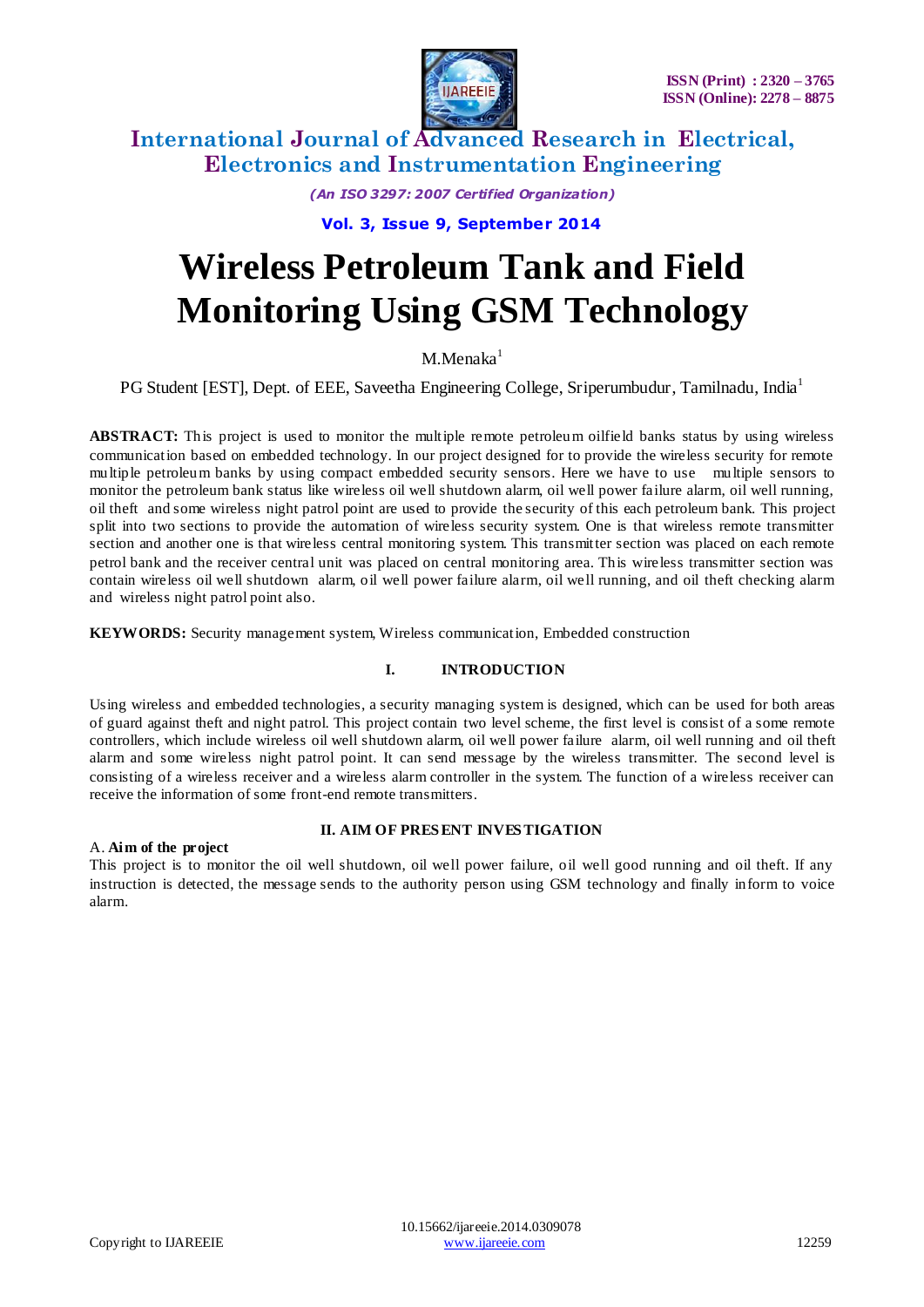

*(An ISO 3297: 2007 Certified Organization)*

# **Vol. 3, Issue 9, September 2014**

**B. BLOCK DIAGRAM RF Trans mitter: Node 1:**



**Node 2:**



# **C. POWER DETECTING CIRCUIT**

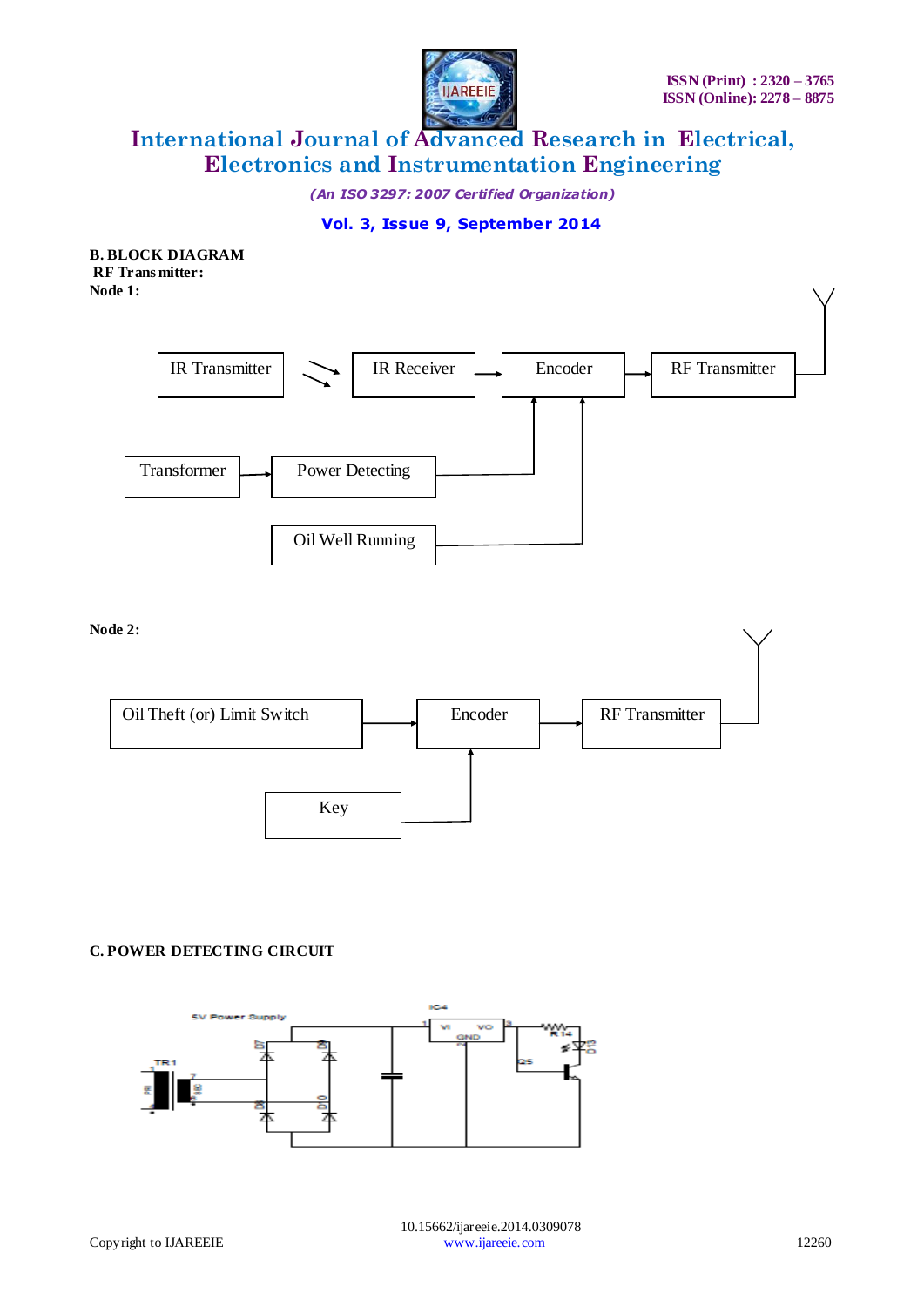

*(An ISO 3297: 2007 Certified Organization)*

**Vol. 3, Issue 9, September 2014**

## **D. RELAY CIRCUIT**



A relay is an [electrically](http://en.wikipedia.org/wiki/Electric) operated [switch.](http://en.wikipedia.org/wiki/Switch) Many relays use an electromagnet to operate a switching mechanis m mechanically, but other operating principles are also used. Relays are used where it is necessary to control a circuit by a low-power signal (with complete electrical isolation between control and controlled circuits), or where several circuits must be controlled by one signal.

## **E. BATTERY**

A nine-volt battery, also called a pp[3 battery,](http://en.wikipedia.org/wiki/Battery_%28electricity%29) is shaped as a rounded rectangular pris m and has a nominal output of nine [volts.](http://en.wikipedia.org/wiki/Volt) Its nominal dimensions are 48 mm  $\times$  25 mm  $\times$  15 mm. 9v batteries are commonly used in pocket [transistor radios,](http://en.wikipedia.org/wiki/Transistor_radio) [smoke detectors,](http://en.wikipedia.org/wiki/Smoke_detector) [carbon monoxide](http://en.wikipedia.org/wiki/Carbon_monoxide) alarms, [guitar effect](http://en.wikipedia.org/wiki/Guitar_effect) units, an[d radio-controlled vehicle](http://en.wikipedia.org/wiki/Radio_control) [controllers.](http://en.wikipedia.org/wiki/Control_system)

#### **II. TRANS MITTING S ECTION**

# **A. POWER S UPPLY CIRCUIT**

The ac voltage, typically 220v rms, is connected to a transformer, which steps that ac voltage down to the level of the desired dc output. A diode rectifier then provides a full-wave rectified voltage that is initially filtered by a simple capacitor filter to produce a dc voltage. This resulting dc voltage usually has some ripple or ac voltage variation. A regulator circuit removes the ripples and also remains the same dc value even if the input dc voltage varies, or the load connected to the output dc voltage changes. This voltage regulation is usually obtained using one of the popular voltage regulator IC units.



Figure2.5: block diagram (power supply)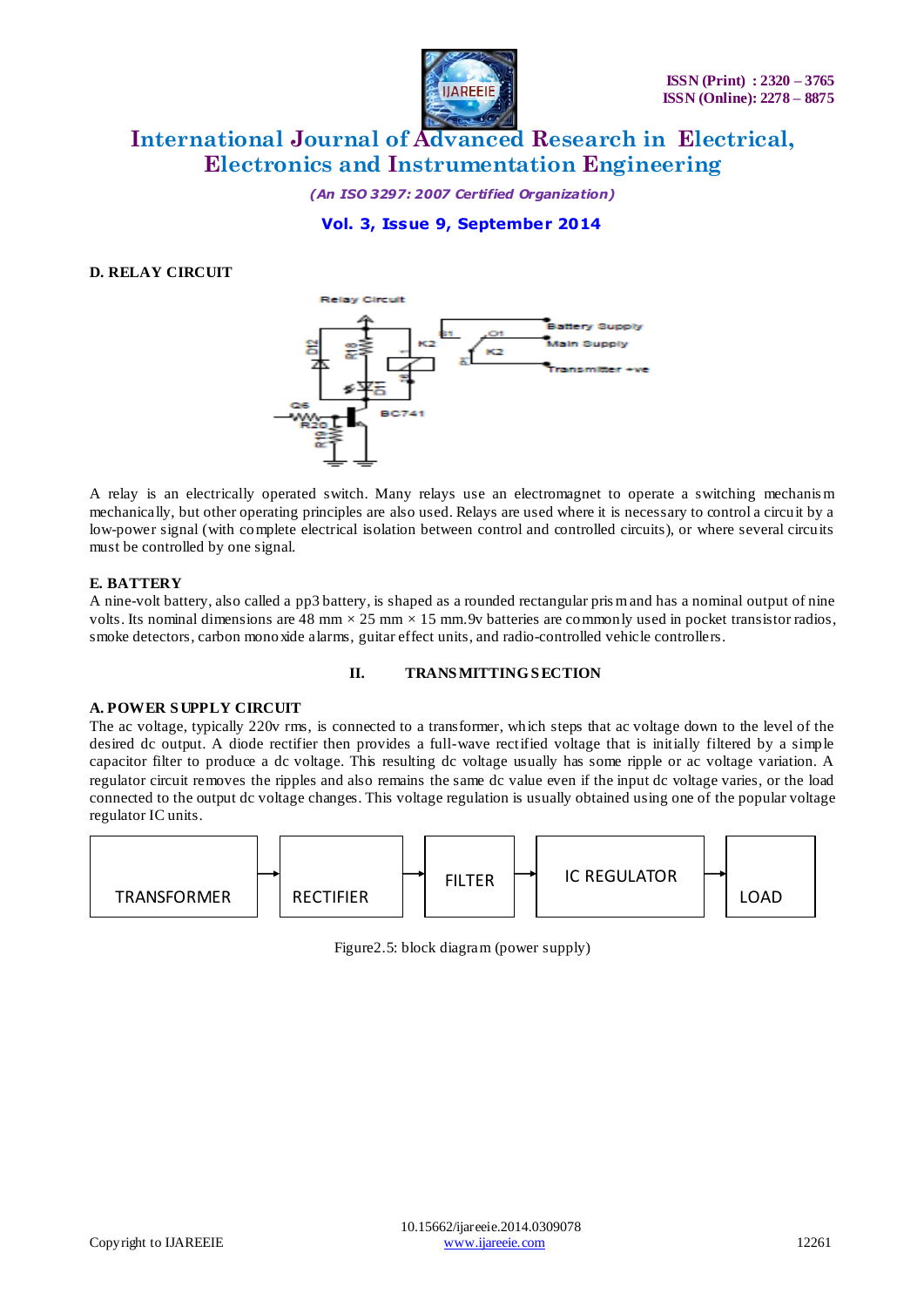

*(An ISO 3297: 2007 Certified Organization)*

# **Vol. 3, Issue 9, September 2014**

# **V. RECEIVING S ECTION**



**A. RF RECEIVER HT648 RF RECEIVER**



#### **B.General description:**

The 318 decoders are a series of cmos lsis for remote control system applications. They are paired with the 318 series of encoders. For proper operation a pair of encoder/decoder pair with the same number of address and data format should be selected (refer to the encoder/decoder cross reference tables).